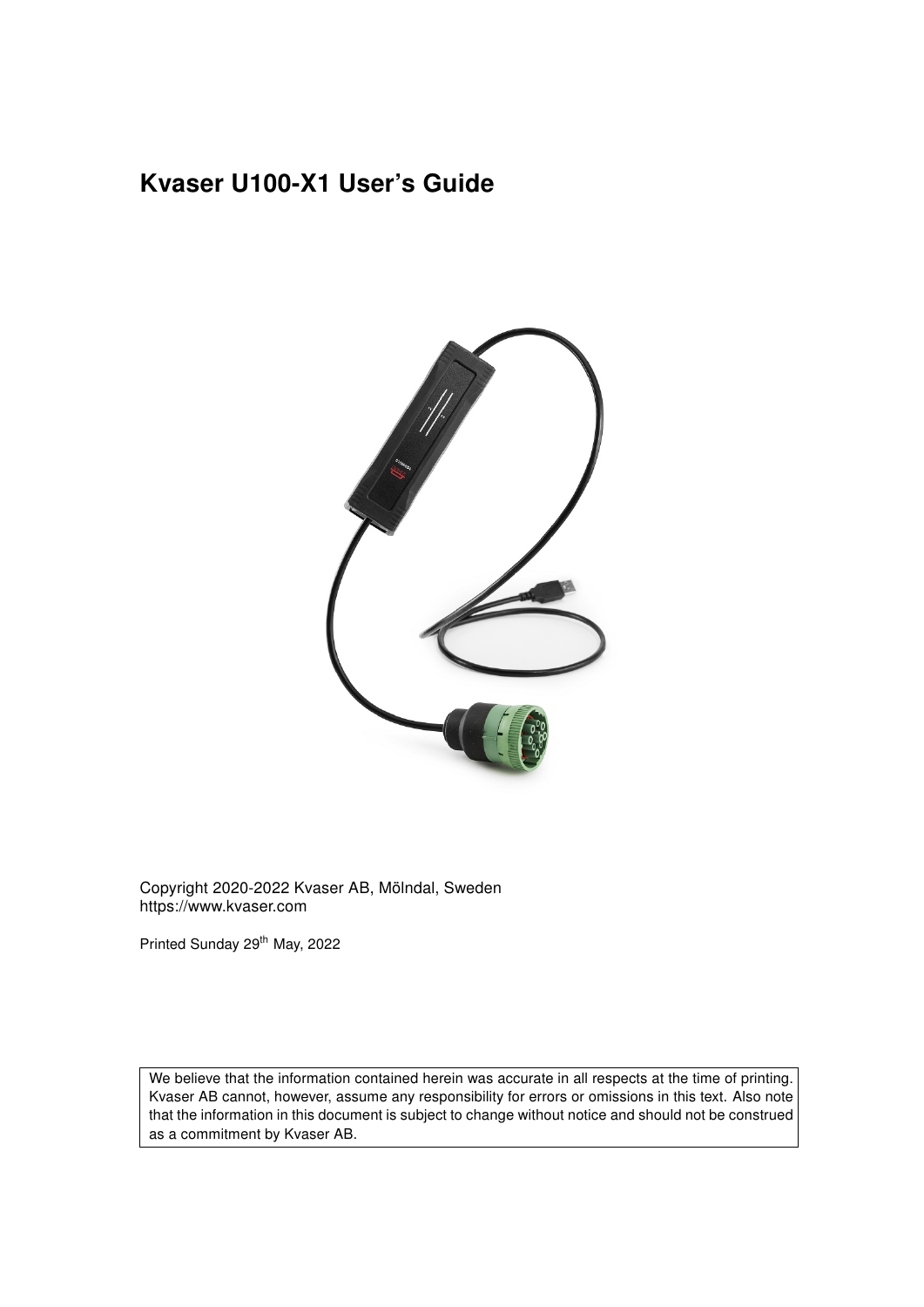(This page is intentionally left blank.)

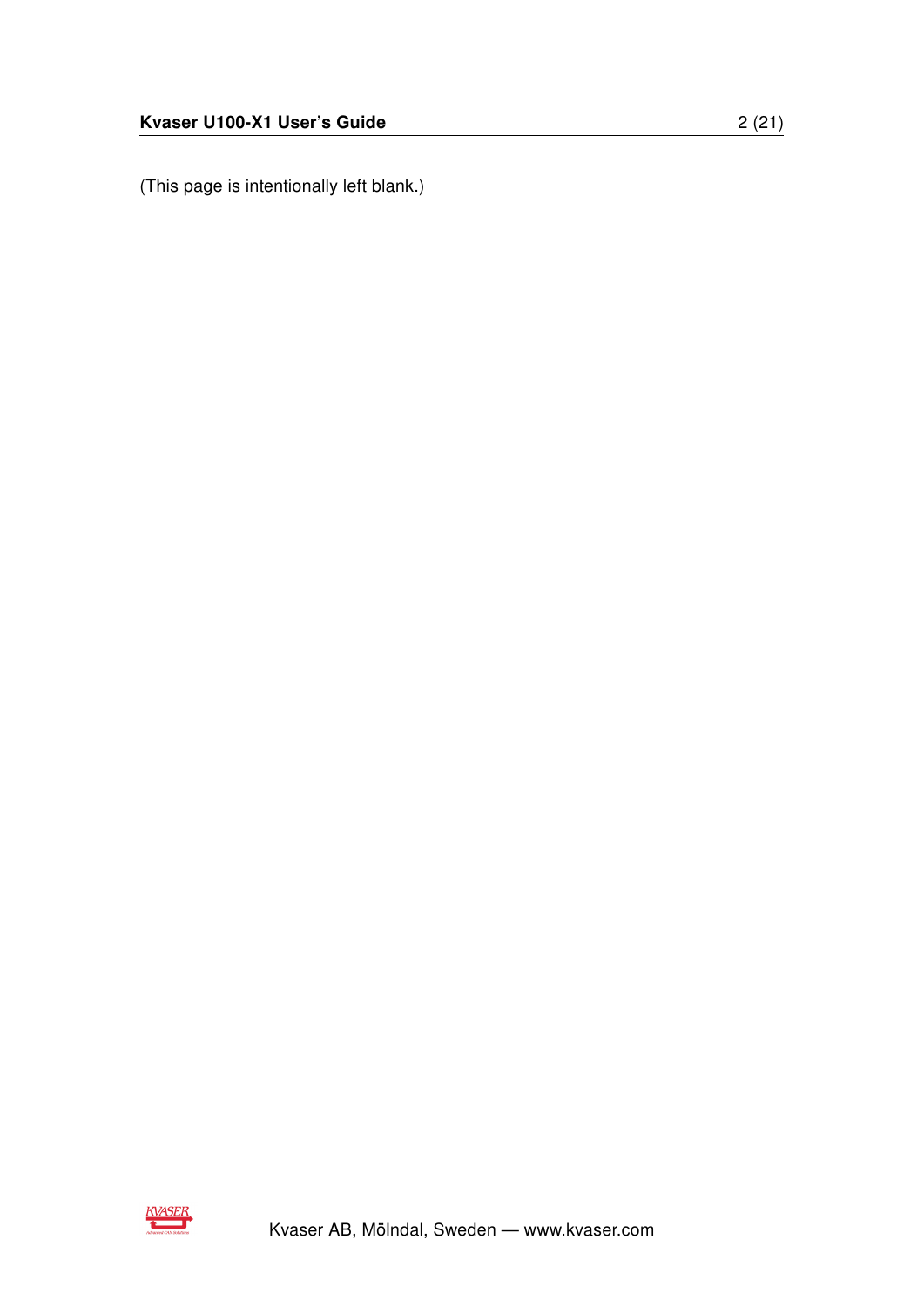# **Contents**

| 1.             |                                                             | <b>About this manual</b>                                                                                                                                                                                                                                                                                                                                                                                                                                                                    | 4                                                                                         |
|----------------|-------------------------------------------------------------|---------------------------------------------------------------------------------------------------------------------------------------------------------------------------------------------------------------------------------------------------------------------------------------------------------------------------------------------------------------------------------------------------------------------------------------------------------------------------------------------|-------------------------------------------------------------------------------------------|
| $\mathbf{2}$   | 2.1<br>$2.2\phantom{0}$                                     | <b>Introduction</b>                                                                                                                                                                                                                                                                                                                                                                                                                                                                         | 5<br>5<br>6                                                                               |
| 3              | 3.1<br>3.2<br>3.3<br>3.4<br>3.5<br>3.6<br>3.7<br>3.8<br>3.9 | Kvaser U100-X1 hardware<br>Power supply research research resources in the supply research resources in the supply resources in the supply of the supply of the supply of the supply of the supply of the supply of the supply of the supply of the suppl<br>Interface mode recover and contact the contract of the contract of the contract of the contract of the contract of the contract of the contract of the contract of the contract of the contract of the contract of the contrac | $\overline{7}$<br>$\overline{7}$<br>$\overline{7}$<br>8<br>9<br>9<br>10<br>11<br>13<br>14 |
| 4              |                                                             | Troubleshooting                                                                                                                                                                                                                                                                                                                                                                                                                                                                             | 15                                                                                        |
| 5              | 5.1<br>5.2                                                  | <b>Safety Instructions</b>                                                                                                                                                                                                                                                                                                                                                                                                                                                                  | 16<br>16<br>16                                                                            |
| 6              |                                                             | <b>Disposal and Recycling Information</b>                                                                                                                                                                                                                                                                                                                                                                                                                                                   | 17                                                                                        |
| $\overline{7}$ | 7.1<br>7.2<br>7.3                                           | <b>Legal Acknowledgements</b>                                                                                                                                                                                                                                                                                                                                                                                                                                                               | 18<br>18<br>19<br>20                                                                      |
| 8              |                                                             | <b>Document Revision History</b>                                                                                                                                                                                                                                                                                                                                                                                                                                                            | 21                                                                                        |

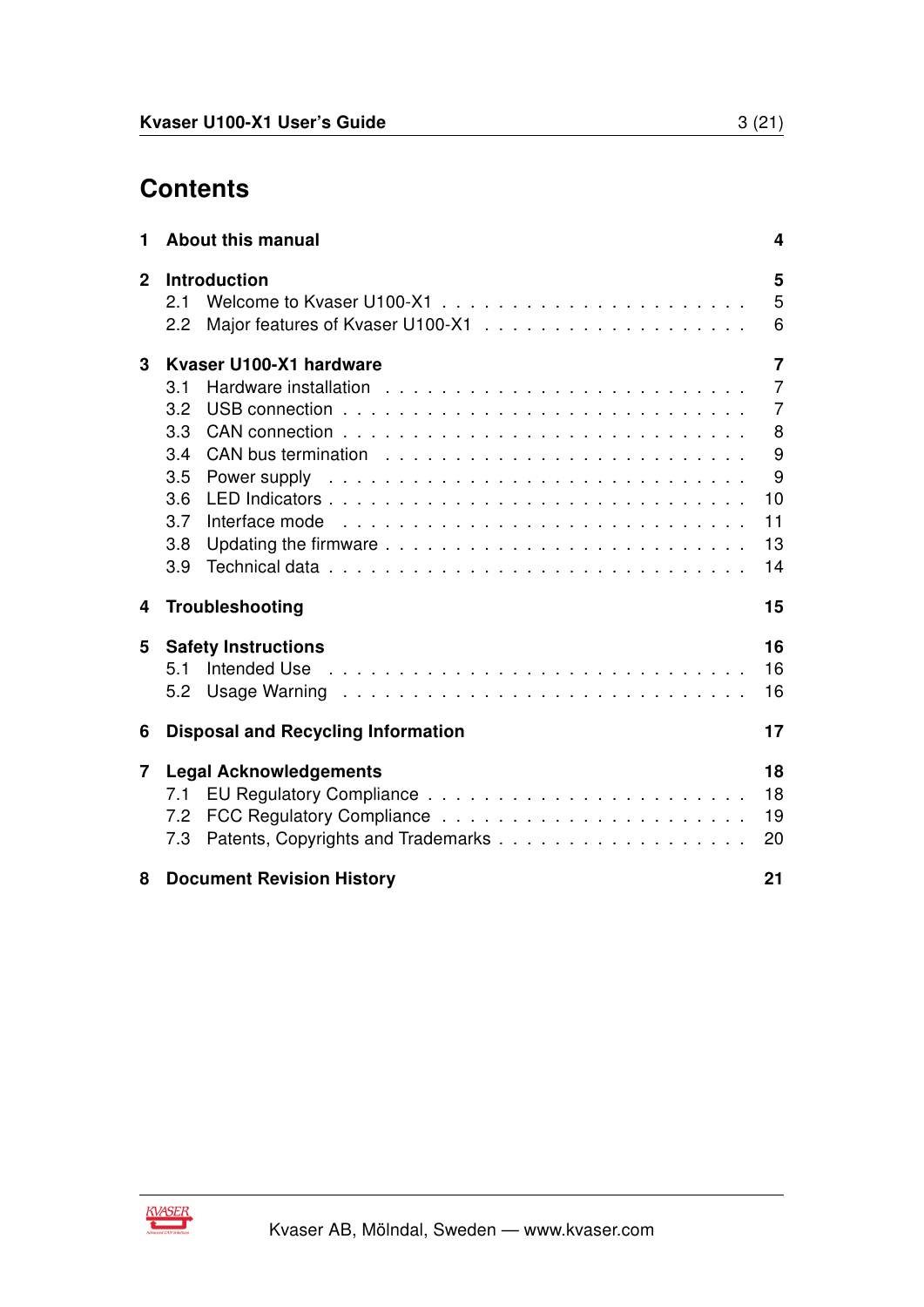### <span id="page-3-0"></span>1 About this manual

This manual is intended for Kvaser U100-X1 users. This document contains a description of the hardware's properties and general instructions for connecting the device to a computer.

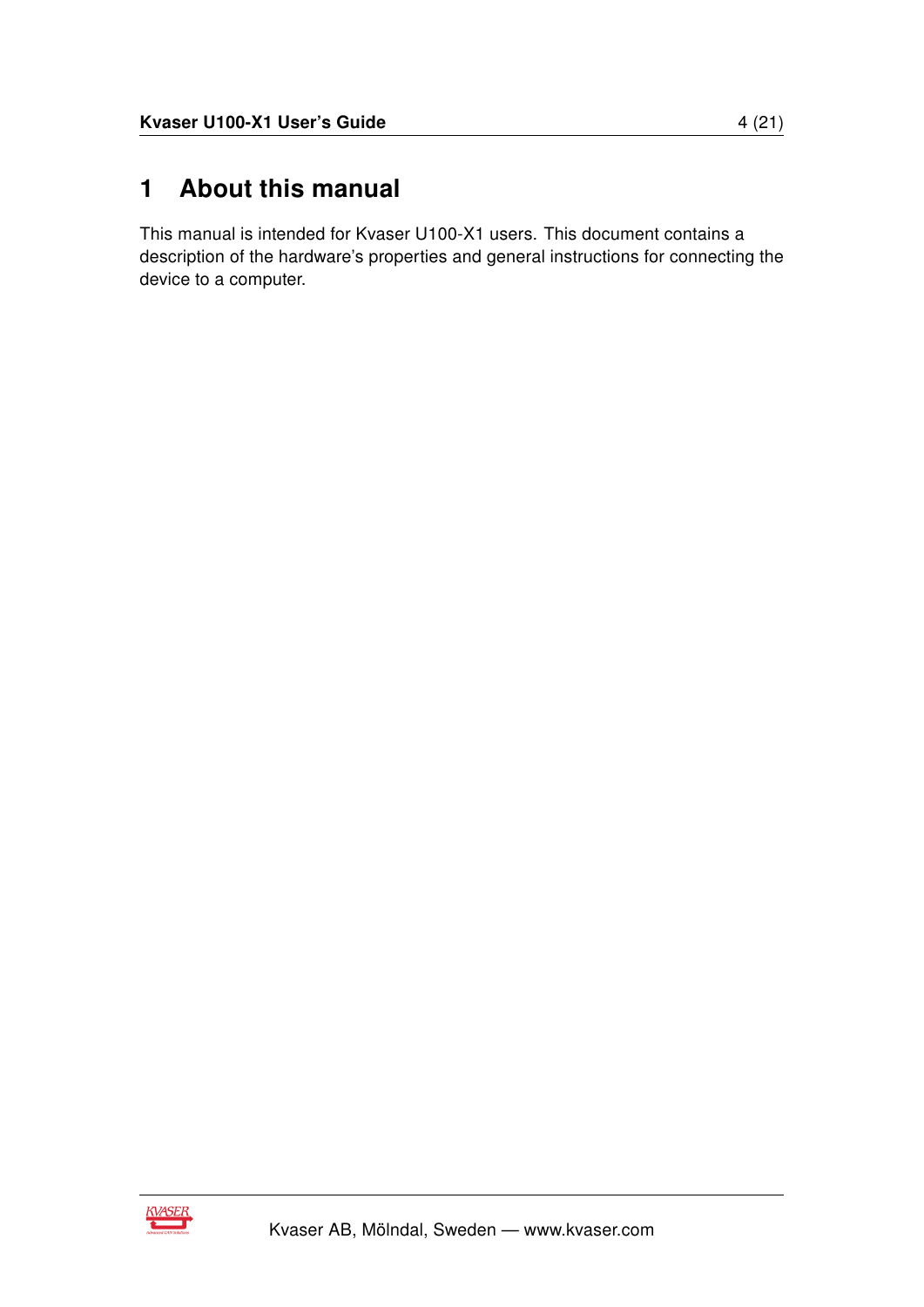# <span id="page-4-0"></span>2 Introduction

This section will describe the functions and features of the Kvaser U100-X1.

### <span id="page-4-1"></span>2.1 Welcome to Kvaser U100-X1



Figure 1: Kvaser U100-X1

Kvaser U100-X1 is a small, yet powerful, CAN to USB interface. It provides real-time transmission and reception of standard and extended CAN messages on the bus with a high timestamp precision, and is compatible with applications that use Kvaser's CANlib.

This guide applies to Kvaser U100-X1 devices using at least firmware and driver versions listed in [Table 1.](#page-4-2) For minimum compatible firmware and driver versions of Kvaser U100-X1 see [Table 6 on Page 13.](#page-12-1)

| <b>Device</b>  | <b>Product Number</b>  | Firmware Driver (Windows/Linux) |
|----------------|------------------------|---------------------------------|
| Kvaser U100-X1 | 73-30130-01266-0 v3.24 | v5.36 (kcany/mhydra)            |

<span id="page-4-2"></span>Table 1: Firmware and driver versions needed to support all functionality present in this guide.

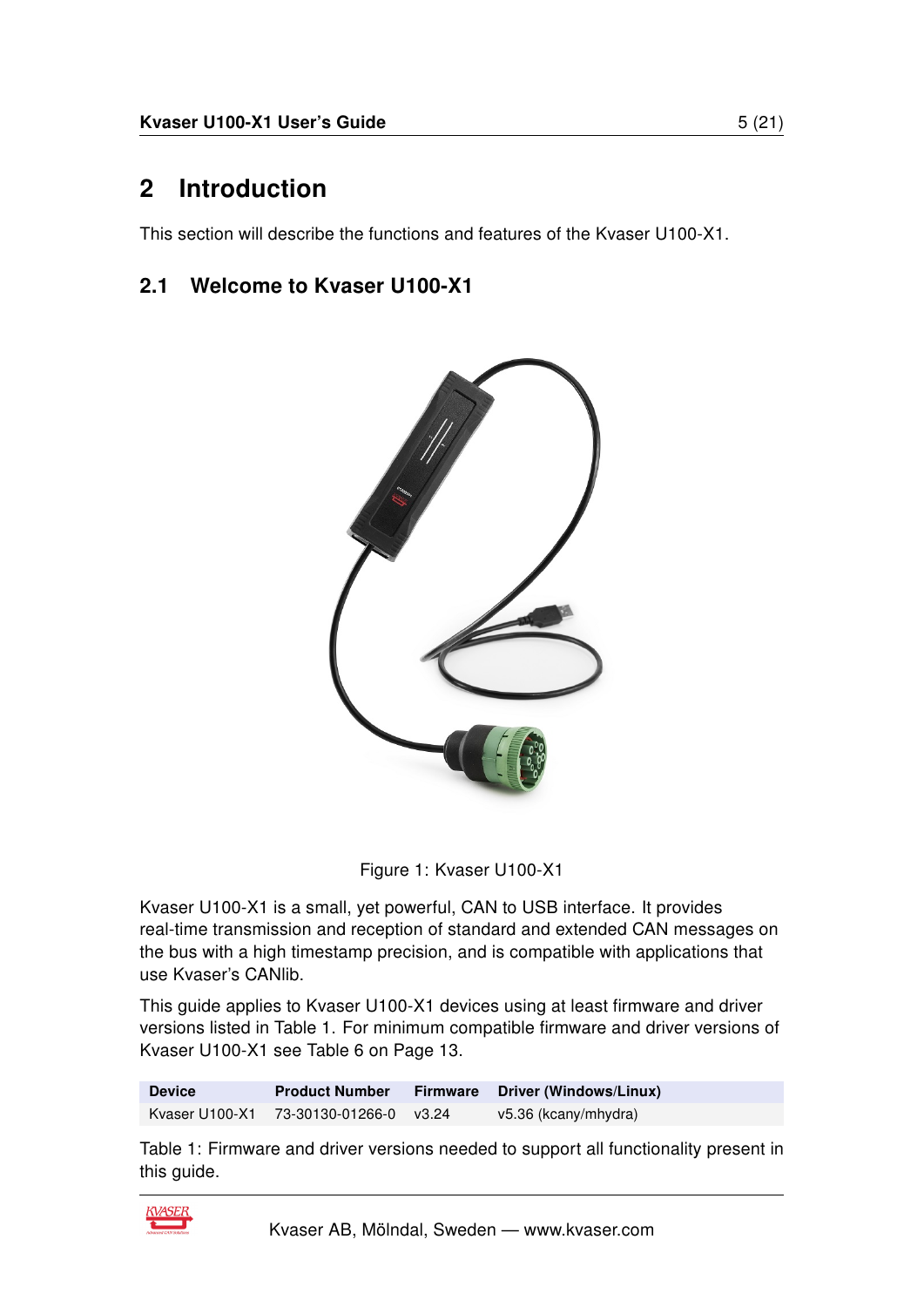#### <span id="page-5-0"></span>2.2 Major features of Kvaser U100-X1

- USB CAN interface.
- Powered through the USB connector.
- Supports CAN FD, up to 8 Mbit/s (with correct physical layer implementation).
- Supports both 11-bit (CAN 2.0A) and 29-bit (CAN 2.0B active) identifiers.
- Lightweight robust housing made of glass fibre reinforced polyamide overmolded with TPE.
- Intuitive LED UI.
- Reinforced galvanic isolation, design validated with 5000 VAC rms applied for 60 s.
- Industrial grade temperature range, −40 ◦C to +85 ◦C.
- 20 000 msg/s, each timestamped with a resolution of 100 µs.
- Fully compatible with applications written for other Kvaser CAN hardware with Kvaser CANlib.
- Support for SocketCAN.
- Fully compatible with J1939, CANopen, NMEA 2000 $^{\circledR}$  and DeviceNet.
- IP67 rated housing.

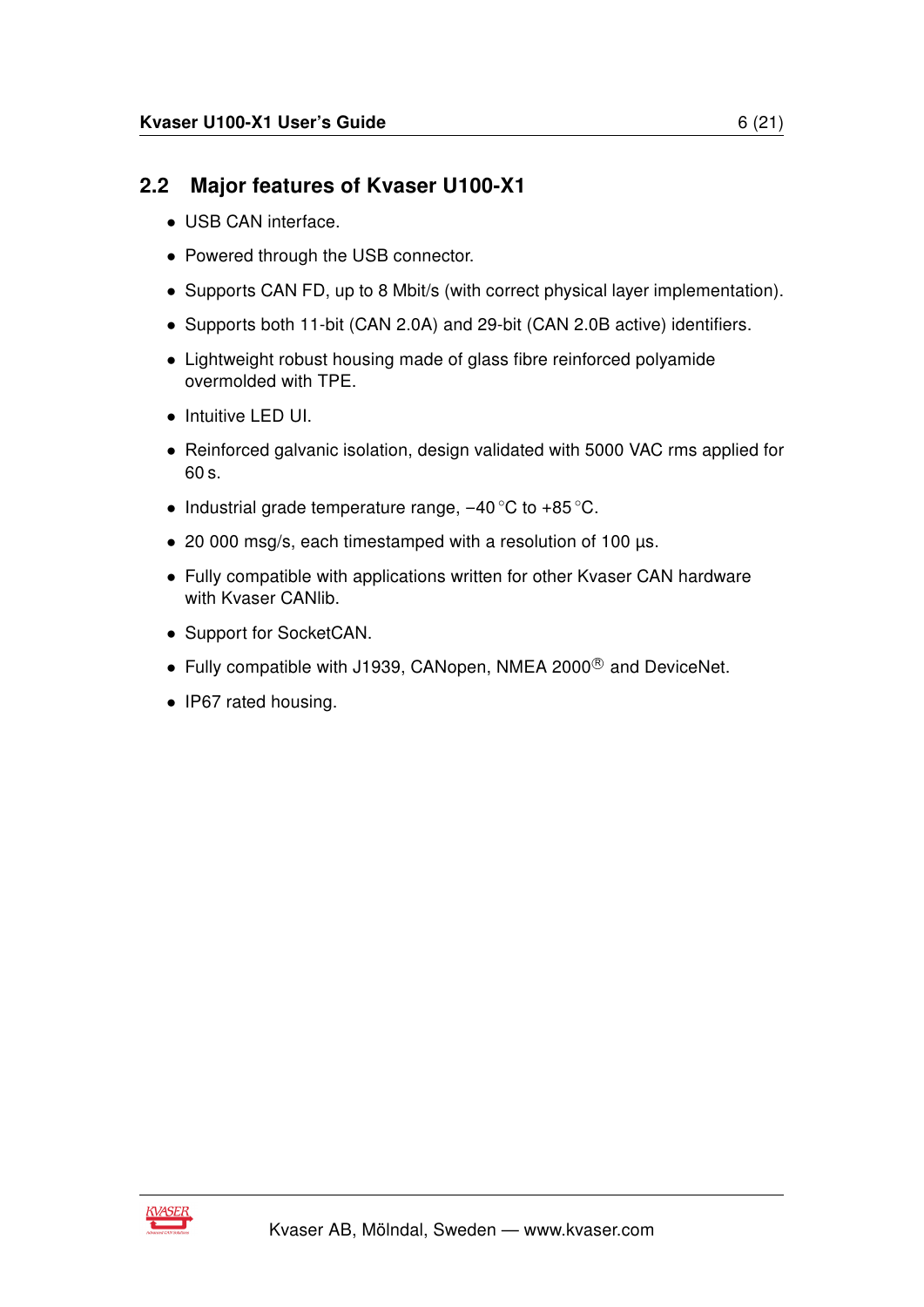# <span id="page-6-0"></span>3 Kvaser U100-X1 hardware

In this section you can read more about the CAN channels, power supply and LED indicators.

### <span id="page-6-1"></span>3.1 Hardware installation

The Kvaser U100-X1 may be inserted in any free USB socket on the host computer. You do not need to switch the power off before inserting or removing the device. For the Kvaser U100-X1 to communicate with the host computer, a compatible version of the Kvaser driver and firmware must be installed.

The driver is installed by running the file kvaser\_drivers\_setup.exe. For instructions on how to update the firmware, see [Section 3.8, Updating the](#page-12-0) [firmware, on Page 13.](#page-12-0) The latest version of the driver and firmware can be downloaded from [www.kvaser.com/download.](https://www.kvaser.com/download/)

The firmware is downloaded and installed directly on the Kvaser U100-X1 and the driver is installed on the host computer. After the driver has been installed on the host computer, the firmware may then be downloaded and installed on the Kvaser U100-X1.

### <span id="page-6-2"></span>3.2 USB connection

The USB connector for the Kvaser U100-X1 is a standard USB type "A" connector (see [Figure 2\)](#page-6-3).



Figure 2: A standard USB type "A" connector.

<span id="page-6-3"></span>Connect the device to your computer using any high quality USB 2.0 certified cable. The maximum total USB cable length is 5 m ( $\sim$  16 ft).

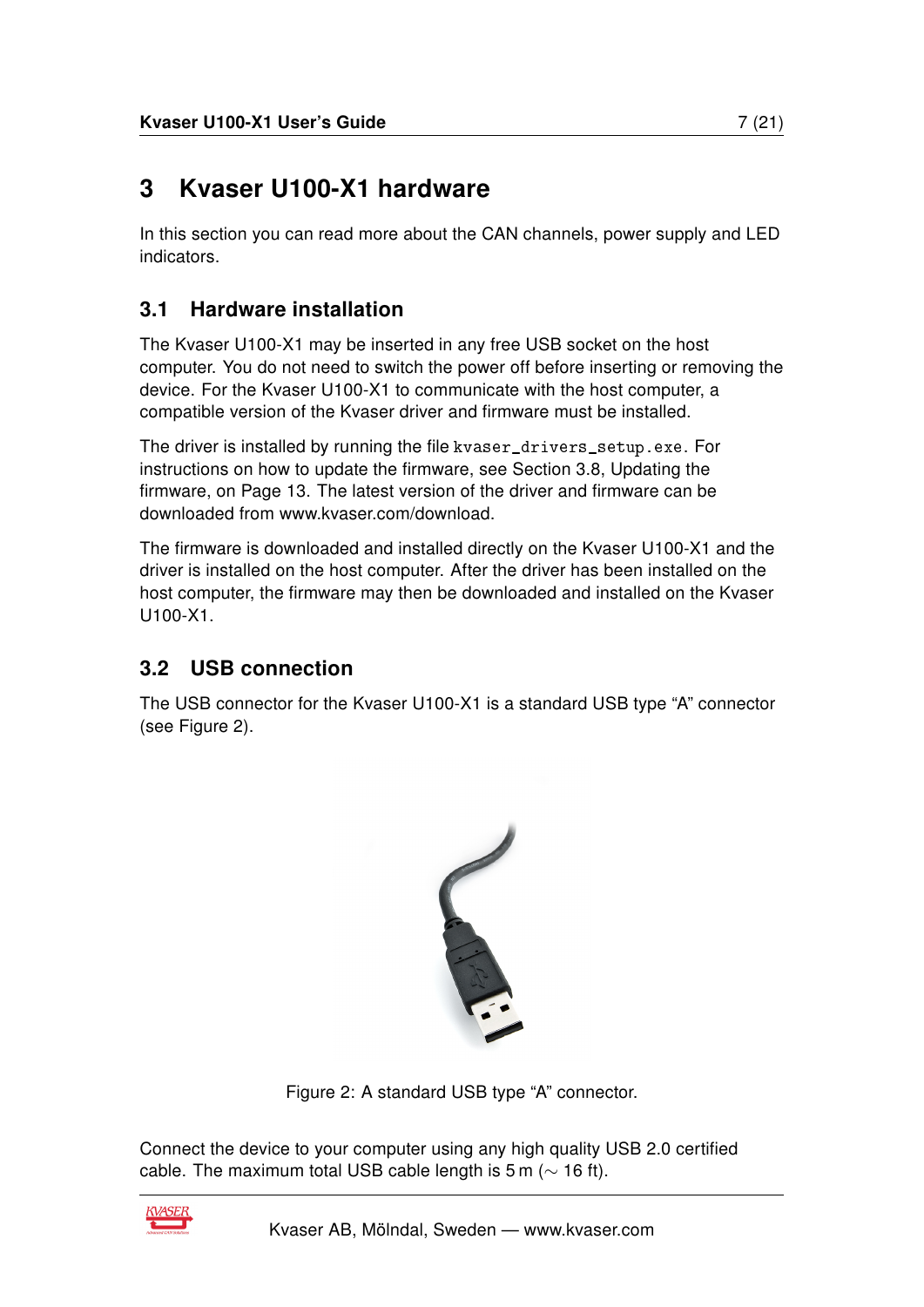As USB cables become longer they are more sensitive to EMI, because they make a longer antenna that can pick up more noise. These issues can be mitigated by using higher quality cables with better shielding. Thicker cables tend to be better than thin ones, and braided shielding tends to be more reliable than only foil. Furthermore, longer cables may introduce signal degradation and timing issues that, if necessary, can be mitigated using shorter cable segments combined with hubs that amplify the signal and handle delays on a per-cable basis.

### <span id="page-7-0"></span>3.3 CAN connection

The Kvaser U100-X1 has one CAN channel.

The CAN connector for the Kvaser U100-X1 is the 9-pin J1939-13 Type II connector (see [Figure 3\)](#page-7-1) which has the pinning described in [Table 2 on Page 9.](#page-8-2)



Figure 3: J1939-13 Type II CAN connector.

<span id="page-7-1"></span>

Figure 4: J1939-13 Type II Can connector pinout.

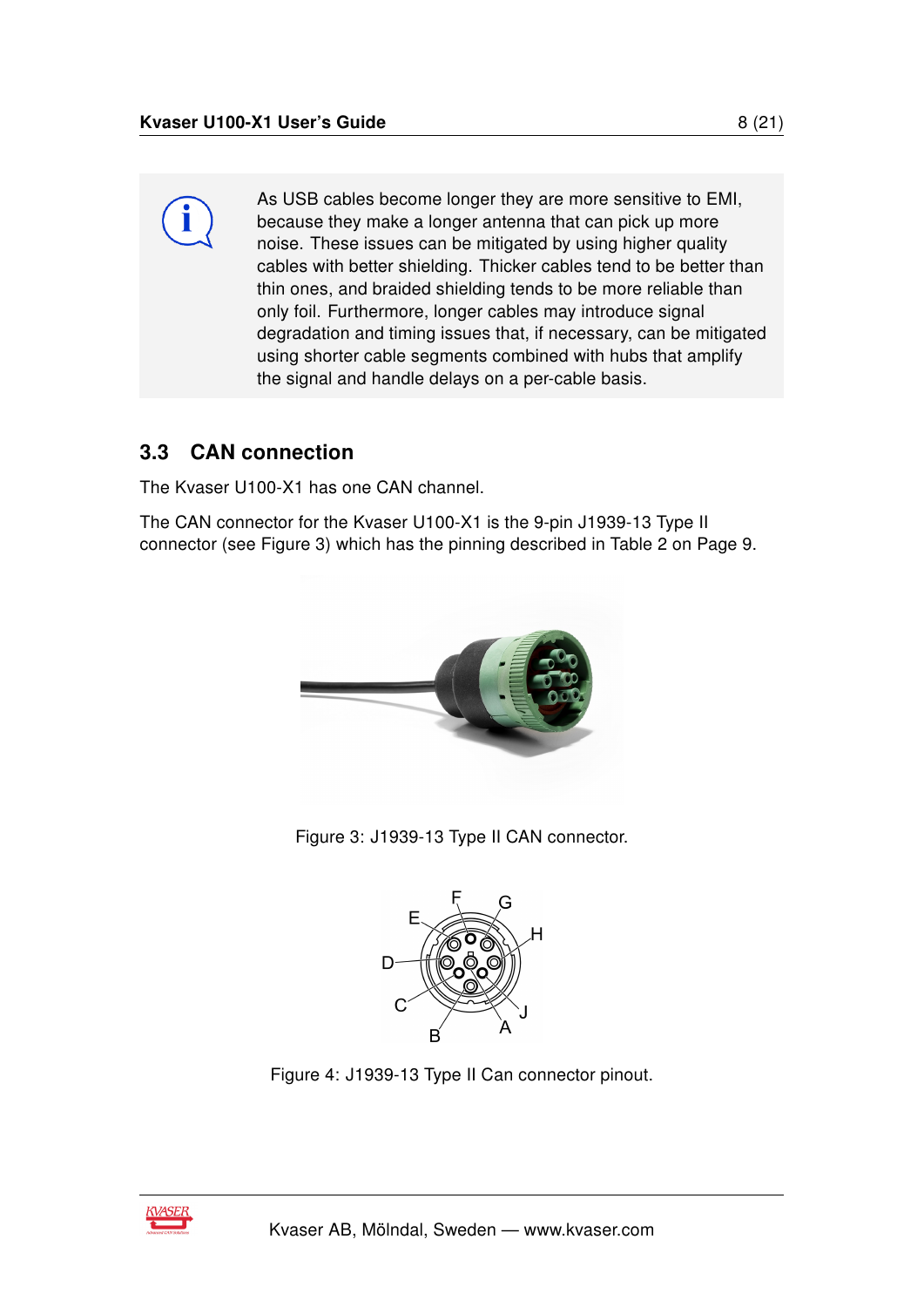| J1939-13 Pin Function |               |
|-----------------------|---------------|
| A                     | <b>GND</b>    |
| B                     | Not connected |
| C                     | CAN_HI        |
| D                     | CAN_LOW       |
| E.                    | <b>SHIELD</b> |
| F-J                   | Not connected |

<span id="page-8-2"></span>Table 2: J1939-13 Type II pin configuration.

### <span id="page-8-0"></span>3.4 CAN bus termination

Every CAN bus must be terminated with a 120 Ohm resistor at each end of the bus. The Kvaser U100-X1 does not contain any CAN bus termination, because their inclusion could cause severe disturbance in a system which is already correctly terminated.

For laboratory or testing use, the exact value of the termination resistors is not always critical. Sometimes a single terminator is sufficient. For production, proper termination is essential. If you see error frames on the bus, you should check the termination.



To save yourself a lot of trouble, always terminate the CAN bus properly.

### <span id="page-8-1"></span>3.5 Power supply

The Kvaser U100-X1 is powered through the USB connector. Make sure the USB power source can supply enough current (500 mA). If using a USB hub, choose an externally powered one to be safe.

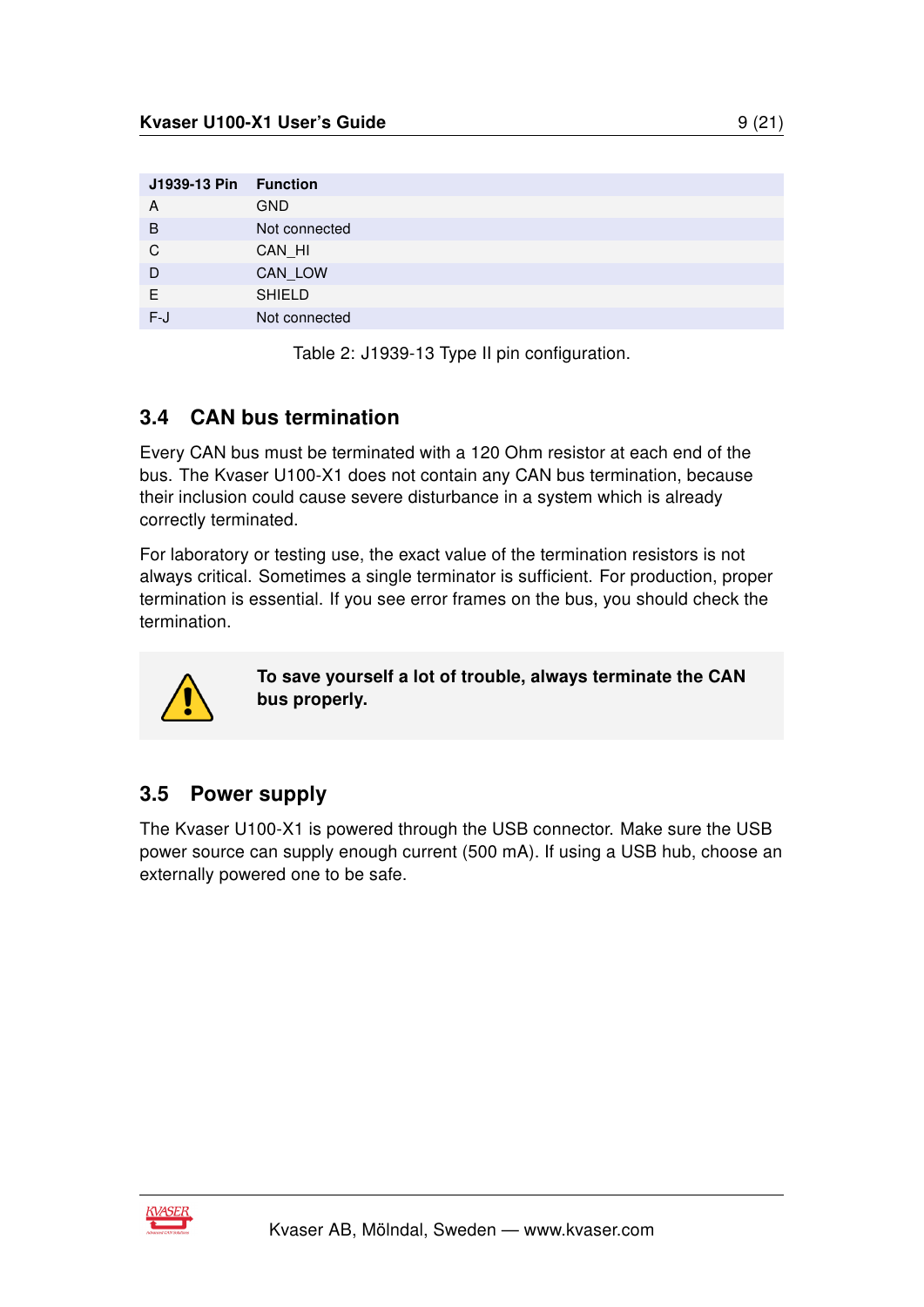### <span id="page-9-0"></span>3.6 LED Indicators

A Kvaser U100-X1 device has two traffic LED bars where part of each LED bar is also used as a status area. The TX LED Bar has a status area towards the USB end of the bar, and the RX LED bar has a status area towards the CAN end of the bar. This is shown in [Figure 5.](#page-9-1)



<span id="page-9-1"></span>Figure 5: The TX and RX LED bars on the Kvaser U100-X1 include status areas.

Different colors are used for different types of information and different blink patterns define the current state, see [Table 3](#page-9-2) and [Table 4 on Page 11.](#page-10-1)

| <b>Color</b> | <b>Information type</b> |
|--------------|-------------------------|
| Yellow       | <b>Traffic</b>          |
| Green        | <b>Status</b>           |
| Red          | Error                   |
| White        | Alert                   |
| Blue         | System                  |

<span id="page-9-2"></span>Table 3: Different types of information.

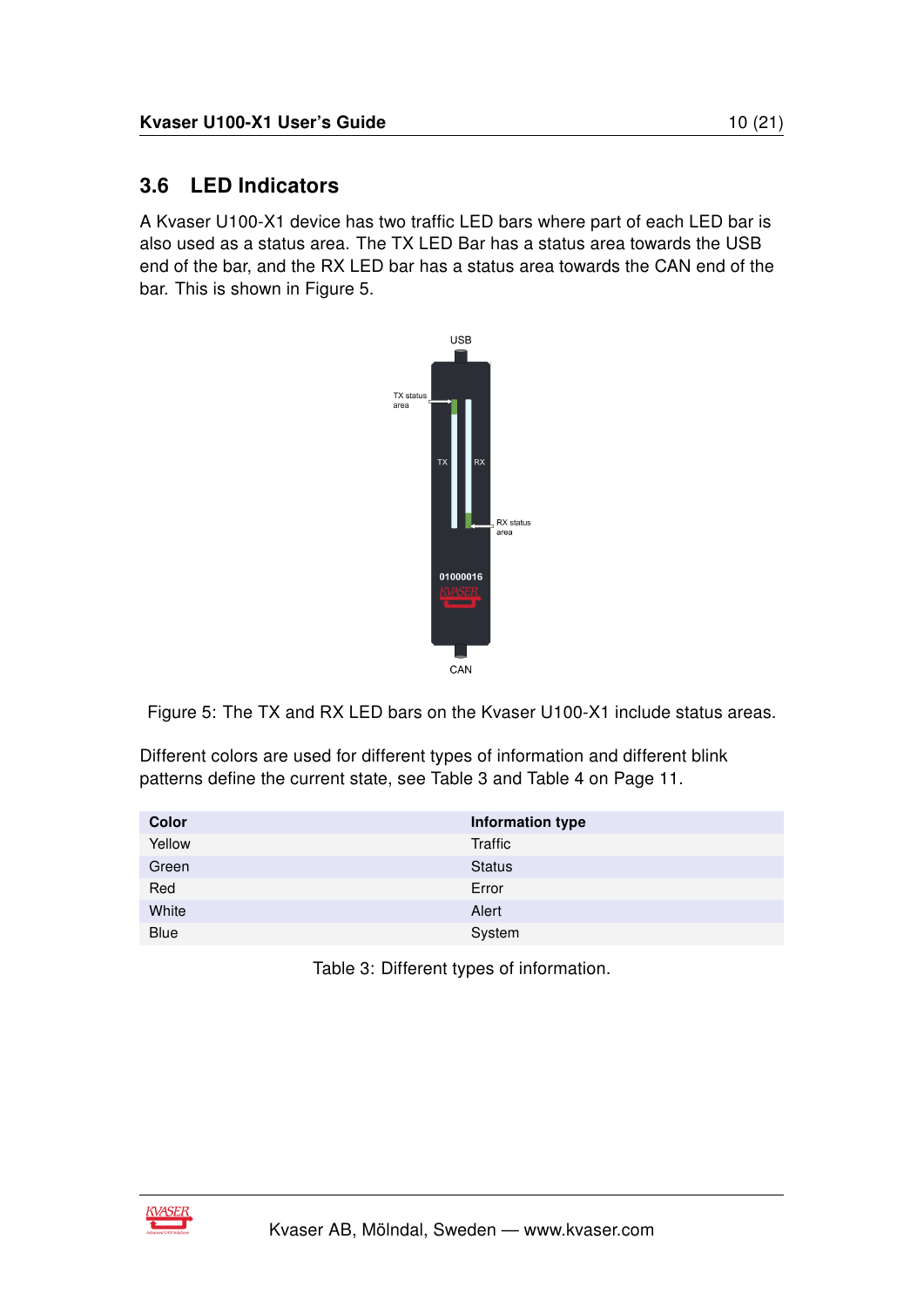| <b>State</b>      | <b>Definition</b>                                                                                                                   |
|-------------------|-------------------------------------------------------------------------------------------------------------------------------------|
| Off               | The indicator is off and no light is emitted.                                                                                       |
| <b>Slow Blink</b> | The indicator is repeatedly turned on and off. The on and off phases are equal in<br>time.                                          |
| <b>Fast Blink</b> | The indicator is repeatedly turned on and off but with a higher frequency than Slow<br>Blink. The on and off times are still equal. |
| On                | The indicator is constantly emitting light.                                                                                         |
| Dynamic           | The indicator is moving and/or increasing/decreasing in size.                                                                       |

<span id="page-10-1"></span>Table 4: Definitions of the indicator states.

### <span id="page-10-0"></span>3.7 Interface mode

The device is in interface mode when connected to a computer via USB. If the status area is presenting a steady white light, the device is in interface mode, working correctly and ready to be used. When connected to a computer for the first time, the status area will Fast Blink with blue light until the Kvaser Drivers are installed and the device has automatically received a USB configuration. The status area will change from white to green when going bus on. [Table 5](#page-10-2) summarises the information shown in interface mode.

| <b>Description</b>            | <b>Status area</b>       | <b>LED bar</b>           |
|-------------------------------|--------------------------|--------------------------|
| Power is on                   | On (White)               |                          |
| Waiting for USB configuration | Fast Blink (Blue)        |                          |
| CAN channel is bus on         | On (Green)               |                          |
| CAN channel traffic           | On (Yellow)              | Dynamic (Yellow)         |
| Error frame                   | $\overline{\phantom{a}}$ | Dynamic (Red)            |
| CAN channel is error passive  | Fast Blink (Red)         |                          |
| CAN overrun                   | On (Red)                 | $\overline{\phantom{a}}$ |
| Firmware update               | Slow Blink (Blue)        | $\overline{\phantom{a}}$ |
| Locate hardware               | Slow Blink (White)       | Slow Blink (White)       |

<span id="page-10-2"></span>Table 5: LED inidications in interface mode.

The Kvaser U100-X1 has one TX LED Bar and one RX LED Bar. Each LED Bar has a status area, the TX LED Bar has a status area towards the USB end of the bar, and the RX LED bar has a status area towards the CAN end of the bar. This is shown in [Figure 5 on Page 10.](#page-9-1)

The TX LED bar lit area grows from the USB end of the LED bar towards the CAN end of the bar as CAN TX traffic is increased. Likewise, the RX LED bar lit area grows from the CAN end of the LED bar towards the USB end of the bar as the message rate of the received traffic is increased, see [Figure 6 on Page 12.](#page-11-0) In this example the unit is transmitting data, which shows a yellow TX status area. No CAN traffic is received and thus the RX status area is green.

The combined area lit by the TX LED bar and the RX LED bar is proportional to the current bus load, e.g. [Figure 6 on Page 12](#page-11-0) shows only transmitting CAN messages

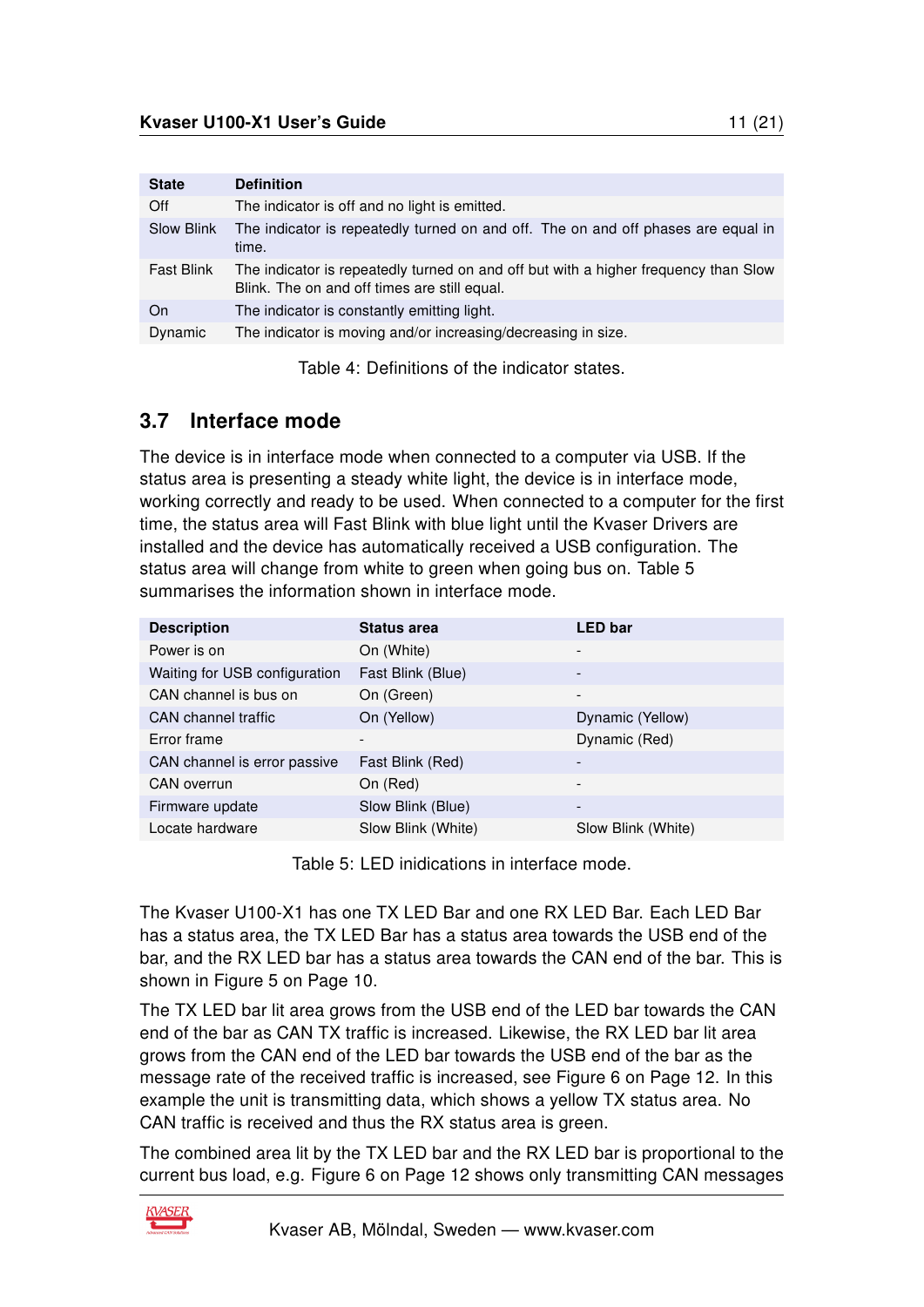

<span id="page-11-0"></span>Figure 6: The TX LED bar lights up from the USB side to the CAN side of the unit, while the RX LED bar lights up from the CAN side to the USB side of the unit.

at 50% bus load. [Figure 7 on Page 12](#page-11-1) shows two different bus load conditions. The image on the left shows the unit transmitting and receiving data corresponding to 50% bus load in each direction for a total of 100% bus load. The image on the right shows the unit transmitting data corresponding to 100% bus load.



<span id="page-11-1"></span>Figure 7: The yellow-lit area of the LED bars is proportional to the bus load. Both images indicate a bus load of 100%.

![](_page_11_Picture_6.jpeg)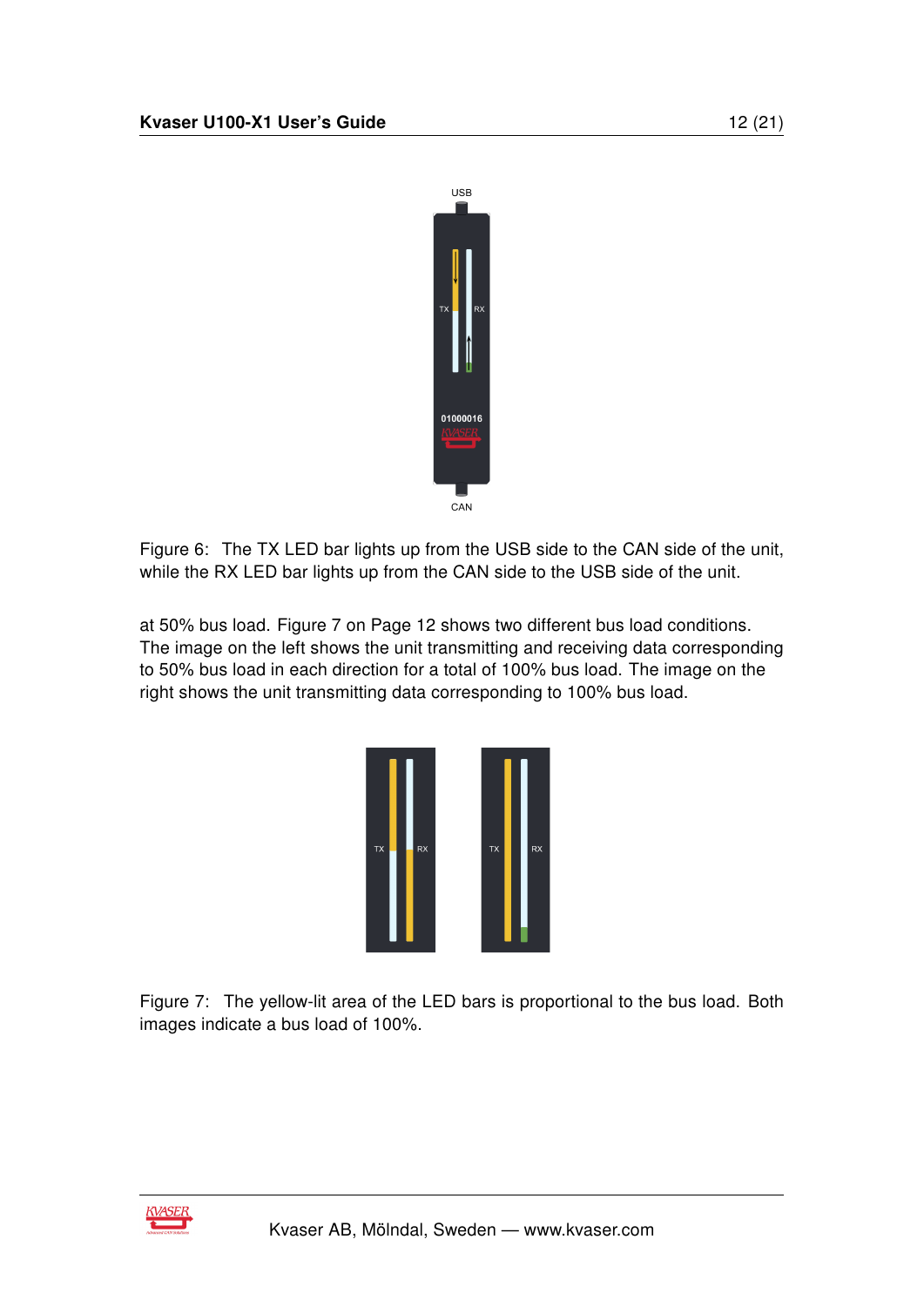#### <span id="page-12-0"></span>3.8 Updating the firmware

For the Kvaser U100-X1 to communicate with the host computer, compatible versions of the Kvaser CANlib (including driver) and firmware must be installed.

The latest versions of firmware and drivers can be downloaded for free at [www.kvaser.com/download.](https://www.kvaser.com/download/)

Connect the Kvaser U100-X1 to your host computer

with the USB cable and start the update.exe application. A window opens showing the Firmware Update Instructions, read and follow those carefully.

To check the current firmware version, open "Kvaser Device Guide" which can be found in the Control Panel. Select "Kvaser U100-X1" in the tree view to the left, and click on the channel. The firmware revision information now appears in the right half of the window.

The absolute minimum firmware and driver versions needed in order to use Kvaser U100-X1 are listed in [Table 6.](#page-12-1)

| <b>Device</b>  | Min. Firmware Version Min. Driver Version |       |
|----------------|-------------------------------------------|-------|
| Kvaser U100-X1 | v3.22.578                                 | v5.31 |

<span id="page-12-1"></span>Table 6: Minimum compatible driver and firmware versions of Kvaser U100-X1.

![](_page_12_Picture_10.jpeg)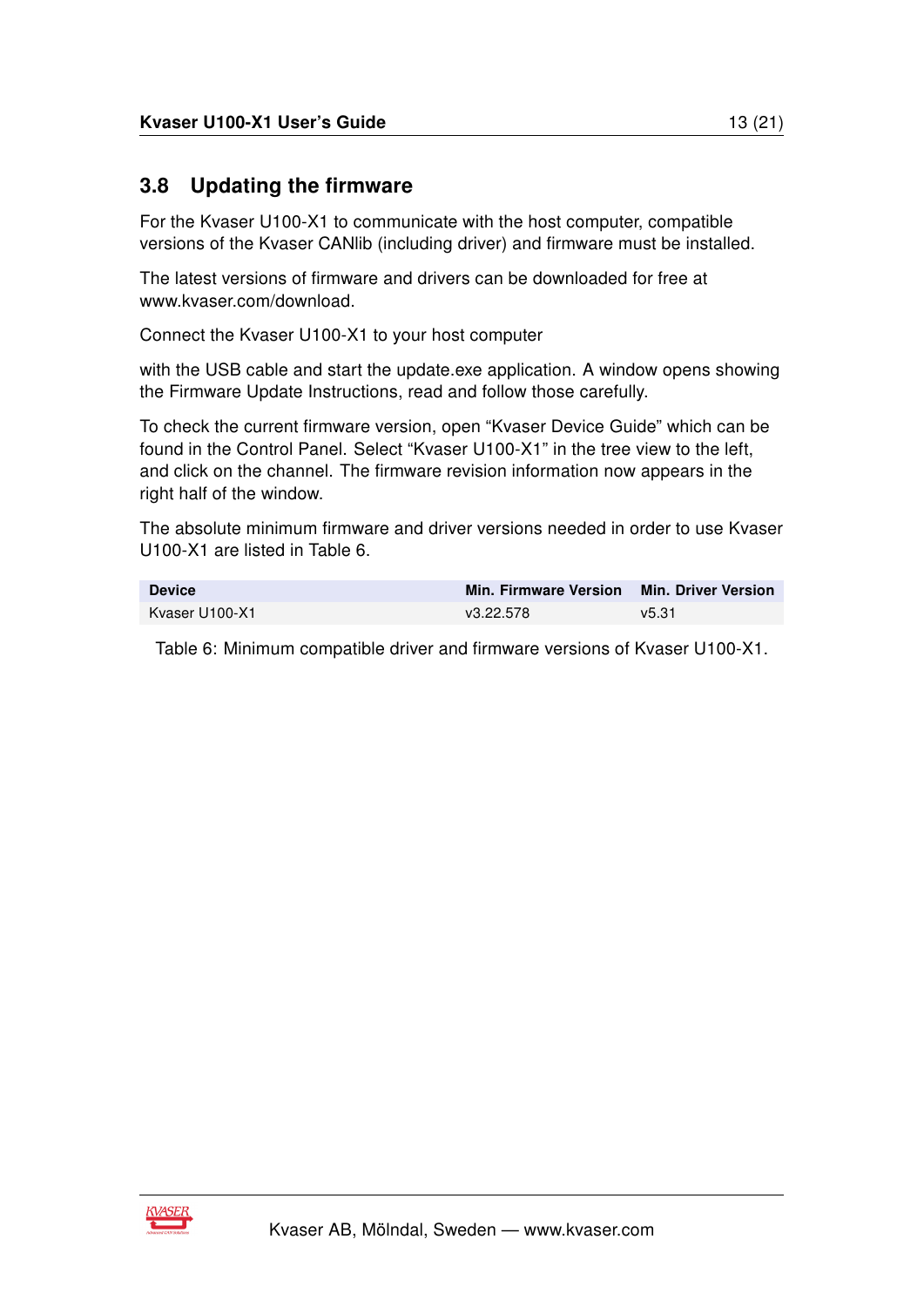#### <span id="page-13-0"></span>3.9 Technical data

In [Table 7](#page-13-1) below you will find the technical specifications of Kvaser U100-X1.

| <b>CAN Channels</b>           | 1                                                                     |
|-------------------------------|-----------------------------------------------------------------------|
| <b>CAN Connector</b>          | 9-pin J1939-13 Type II                                                |
| <b>CAN Transceivers</b>       | ADM3055E (Compliant with ISO 11898-2)                                 |
| <b>CAN Controller</b>         | Built into the processor.                                             |
| Galvanic isolation            | Yes, reinforced. Design validated with 5000 VAC rms applied for 60 s. |
| <b>CAN Bit Rate</b>           | 10 kbit/s to 1 Mbit/s                                                 |
| <b>CAN FD Bit Rate</b>        | Up to 8 Mbit/s (with correct physical layer implementation).          |
| Time stamp resolution         | $100 \mu s$                                                           |
| Max message rate              | 20 000 msg/s per channel                                              |
| <b>Error Frame Detection</b>  | Yes                                                                   |
| <b>Error Frame Generation</b> | <b>No</b>                                                             |
| Silent mode                   | No                                                                    |
| Kvaser MagiSync               | <b>No</b>                                                             |
| Kvaser t programming          | No                                                                    |
| <b>Kvaser CANtegrity</b>      | <b>No</b>                                                             |
| Host interface                | USB 2.0, standard USB type "A" connector                              |
| Host OS                       | Windows (7 or later), Linux                                           |
| Power consumption             | Typical 250 mA                                                        |
| Dimensions                    | 38 x 128 x 26 mm for body                                             |
| Cable length                  | USB 1.0 m, CAN 0.3 m                                                  |
| Weight                        | 212 g including connectors                                            |
| Operating temperature         | $-40^{\circ}$ C to +85 $^{\circ}$ C                                   |
| Storage temperature           | $-40^{\circ}$ C to +85 $^{\circ}$ C                                   |
| Relative humidity             | 0% to 85% (non-condensing)                                            |
| IP Rating Housing             | IP <sub>67</sub>                                                      |
| IP Rating CAN connector       | <b>IP67 Mated</b>                                                     |
| IP Rating USB connector       | IP40 Mated                                                            |

<span id="page-13-1"></span>Table 7: Technical Specifications

![](_page_13_Picture_5.jpeg)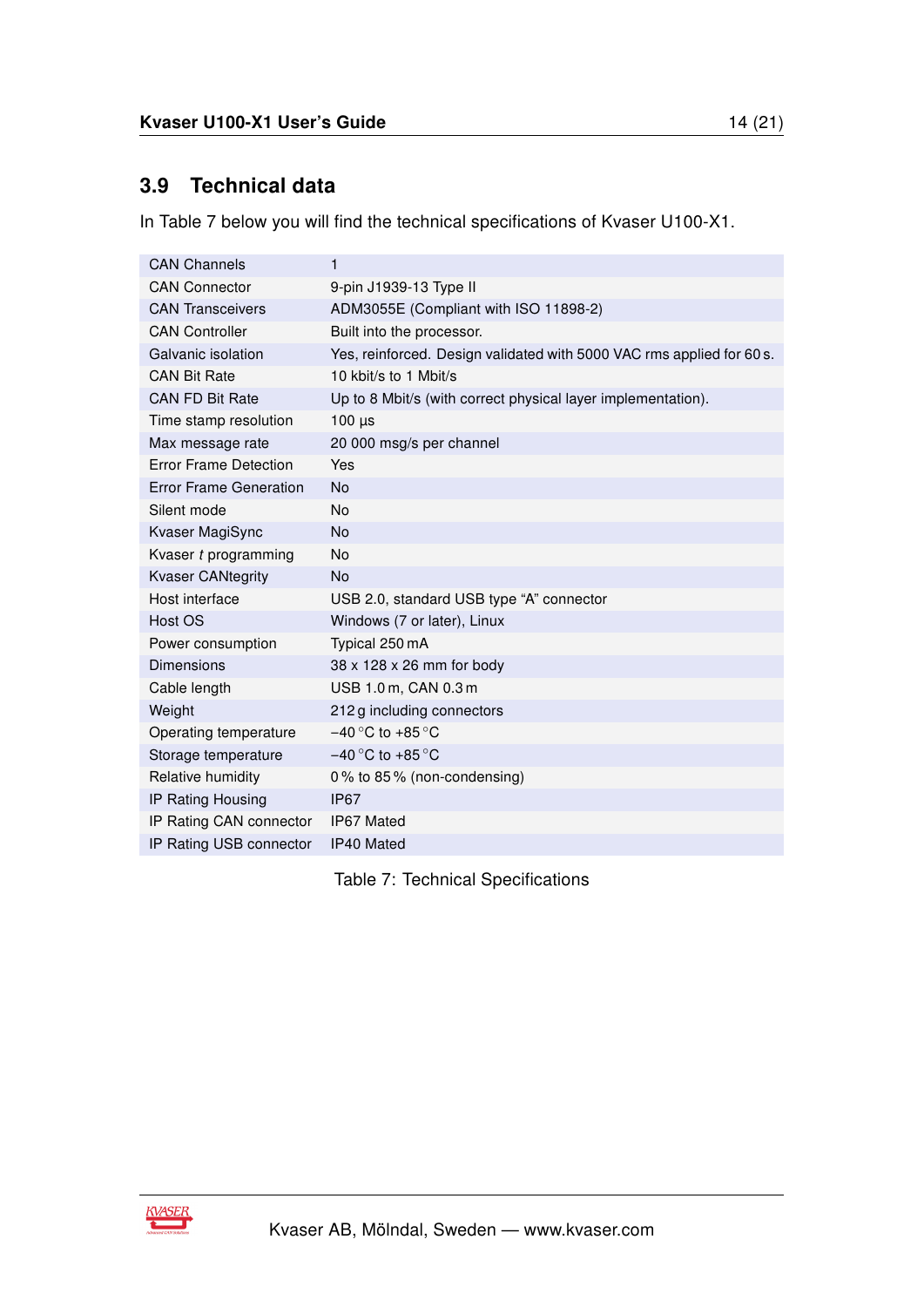# <span id="page-14-0"></span>4 Troubleshooting

Use "Kvaser Device Guide" in the Control Panel to verify that the computer can communicate with the Kvaser U100-X1. If the firmware version shown is all zeros, there are communication problems. If the LED Bar or the status indication is not flashing or does not light up at all, check the power supply.

![](_page_14_Picture_3.jpeg)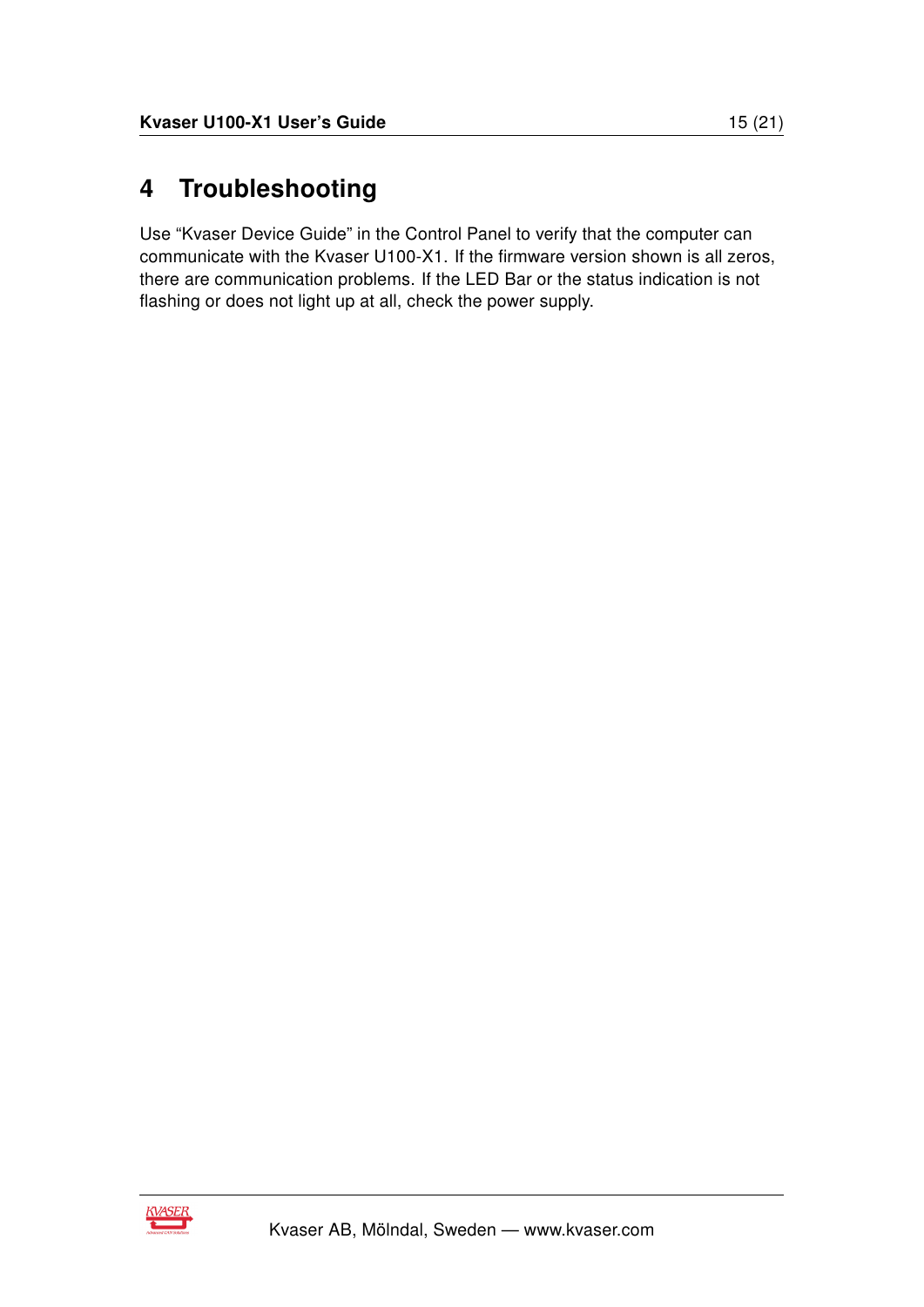### <span id="page-15-0"></span>5 Safety Instructions

#### <span id="page-15-1"></span>5.1 Intended Use

Kvaser CAN Interfaces are used to connect computer systems to CAN buses. The Kvaser U100-X1 is intended for connection to a computer via the USB interface.

### <span id="page-15-2"></span>5.2 Usage Warning

![](_page_15_Picture_5.jpeg)

#### WARNING FOR ALL USERS

WARNING! - YOUR USE OF THIS DEVICE MUST BE DONE WITH CAUTION AND A FULL UNDERSTANDING OF THE RISKS!

THIS WARNING IS PRESENTED TO INFORM YOU THAT THE OPERATION OF THIS DEVICE MAY BE DANGEROUS. YOUR ACTIONS CAN INFLUENCE THE BEHAVIOR OF A CAN-BASED DISTRIBUTED EMBEDDED SYSTEM, AND DEPENDING ON THE APPLICATION, THE CONSEQUENCES OF YOUR IMPROPER ACTIONS COULD CAUSE SERIOUS OPERATIONAL MALFUNCTION, LOSS OF INFORMATION, DAMAGE TO EQUIPMENT, AND PHYSICAL INJURY TO YOURSELF AND OTHERS. A POTENTIALLY HAZARDOUS OPERATING CONDITION IS PRESENT WHEN THE FOLLOWING TWO CONDITIONS ARE CONCURRENTLY TRUE: THE PRODUCT IS PHYSICALLY INTERCONNECTED TO A REAL DISTRIBUTED EMBEDDED SYSTEM; AND THE FUNCTIONS AND OPERATIONS OF THE REAL DISTRIBUTED EMBEDDED SYSTEM ARE CONTROLLABLE OR INFLUENCED BY THE USE OF THE CAN NETWORK. A POTENTIALLY HAZARDOUS OPERATING CONDITION MAY RESULT FROM THE ACTIVITY OR NON-ACTIVITY OF SOME DISTRIBUTED EMBEDDED SYSTEM FUNCTIONS AND OPERATIONS, WHICH MAY RESULT IN SERIOUS PHYSICAL HARM OR DEATH OR CAUSE DAMAGE TO EQUIPMENT, DEVICES, OR THE SURROUNDING ENVIRONMENT.

WITH THIS DEVICE, YOU MAY POTENTIALLY:

- CAUSE A CHANGE IN THE OPERATION OF THE SYSTEM, MODULE, DEVICE, CIRCUIT, OR OUTPUT.
- TURN ON OR ACTIVATE A MODULE, DEVICE, CIRCUIT, OUTPUT, OR FUNCTION.
- TURN OFF OR DEACTIVATE A MODULE, DEVICE, CIRCUIT, OUTPUT, OR
- FUNCTION. • INHIBIT, TURN OFF, OR DEACTIVATE NORMAL OPERATION.
- MODIFY THE BEHAVIOR OF A DISTRIBUTED PRODUCT.
- ACTIVATE AN UNINTENDED OPERATION.
- PLACE THE SYSTEM, MODULE, DEVICE, CIRCUIT, OR OUTPUT INTO AN UNINTENDED MODE.
- ONLY THOSE PERSONS WHO:

(A) ARE PROPERLY TRAINED AND QUALIFIED WITH RESPECT TO THE USE OF THE **DEVICE** 

(B) UNDERSTAND THE WARNINGS ABOVE, AND

(C) UNDERSTAND HOW THIS DEVICE INTERACTS WITH AND IMPACTS THE FUNCTION AND SAFETY OF OTHER PRODUCTS IN A DISTRIBUTED SYSTEM AND THE APPLICATION FOR WHICH THIS DEVICE WILL BE APPLIED, MAY USE THE DEVICE.

PLEASE NOTE THAT YOU CAN INTEGRATE THIS PRODUCT AS A SUBSYSTEM INTO HIGHER-LEVEL SYSTEMS. IN CASE YOU DO SO, KVASER AB HEREBY DECLARES THAT KVASER AB'S WARRANTY SHALL BE LIMITED TO THE CORRECTION OF DEFECTS, AND KVASER AB HEREBY EXPRESSLY DISCLAIMS ANY LIABILITY OVER AND ABOVE THE REFUNDING OF THE PRICE PAID FOR THIS DEVICE, SINCE KVASER AB DOES NOT HAVE ANY INFLUENCE ON THE IMPLEMENTATIONS OF THE HIGHER-LEVEL SYSTEM, WHICH MAY BE DEFECTIVE.

![](_page_15_Picture_22.jpeg)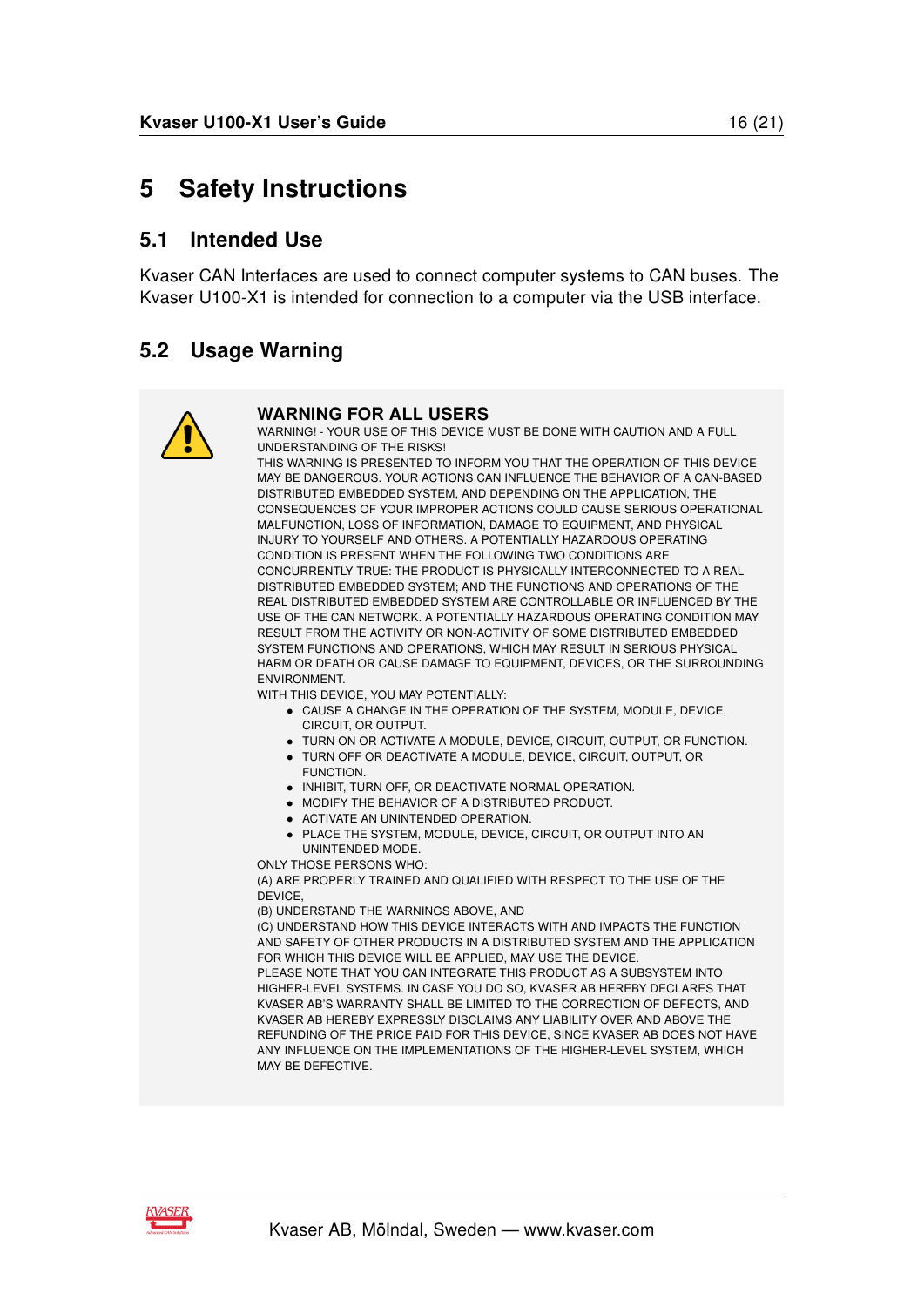# <span id="page-16-0"></span>6 Disposal and Recycling Information

![](_page_16_Picture_2.jpeg)

When this product reaches its end of life, please dispose of it according to your local environmental laws and guidelines.

For information about Kvaser's recycling programs, visit: <https://www.kvaser.com/en/kvaser/recycling-policy.html>

![](_page_16_Picture_5.jpeg)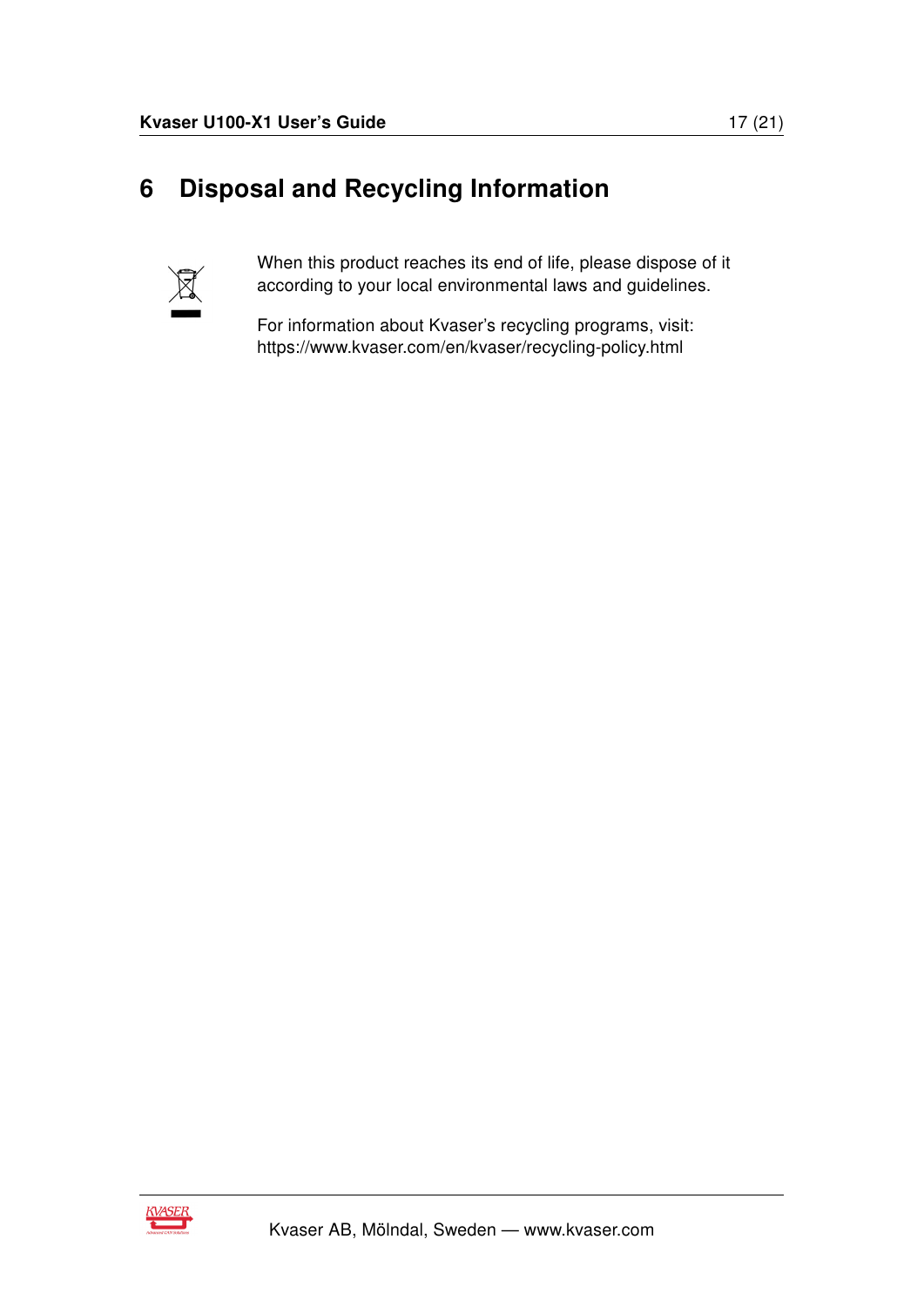# <span id="page-17-0"></span>7 Legal Acknowledgements

### <span id="page-17-1"></span>7.1 EU Regulatory Compliance

| <b>Advanced CAN Solutions</b>                                                                                                              |                                                                                | EU Declaration of Conformity (DoC)                                                                 |                                                                                                      |
|--------------------------------------------------------------------------------------------------------------------------------------------|--------------------------------------------------------------------------------|----------------------------------------------------------------------------------------------------|------------------------------------------------------------------------------------------------------|
| We                                                                                                                                         |                                                                                |                                                                                                    |                                                                                                      |
| Company Name:                                                                                                                              | Kvaser AB                                                                      | City:                                                                                              | Mölndal                                                                                              |
| Postal address:                                                                                                                            | Aminogatan 25                                                                  | Telephone number:                                                                                  | $+4631886344$                                                                                        |
| Postcode:                                                                                                                                  | 431 53                                                                         | E-mail address:                                                                                    | sales@kvaser.com                                                                                     |
|                                                                                                                                            |                                                                                | declare that the DoC is issued under our sole responsibility and belongs to the following product: |                                                                                                      |
| Product:                                                                                                                                   | Kvaser U100-X1                                                                 |                                                                                                    |                                                                                                      |
| Product: Kvaser U100-X1<br>Type: 73-30130-01266-0                                                                                          | Object of the declaration (identification of apparatus allowing traceability): |                                                                                                    |                                                                                                      |
| legislation:                                                                                                                               |                                                                                |                                                                                                    | The object of the declaration described above is in conformity with the relevant Union harmonisation |
|                                                                                                                                            |                                                                                | Electromagnetic Compatibility (EMC) Directive $2014/30/EU$ (Art. 6)                                |                                                                                                      |
|                                                                                                                                            | RoHS recast Directive 2011/65/EU (Art. 4.1)                                    |                                                                                                    |                                                                                                      |
|                                                                                                                                            |                                                                                |                                                                                                    |                                                                                                      |
|                                                                                                                                            |                                                                                |                                                                                                    |                                                                                                      |
|                                                                                                                                            |                                                                                |                                                                                                    |                                                                                                      |
|                                                                                                                                            |                                                                                |                                                                                                    |                                                                                                      |
|                                                                                                                                            |                                                                                |                                                                                                    |                                                                                                      |
|                                                                                                                                            |                                                                                |                                                                                                    |                                                                                                      |
|                                                                                                                                            |                                                                                |                                                                                                    |                                                                                                      |
|                                                                                                                                            |                                                                                |                                                                                                    |                                                                                                      |
|                                                                                                                                            |                                                                                |                                                                                                    |                                                                                                      |
|                                                                                                                                            |                                                                                |                                                                                                    |                                                                                                      |
|                                                                                                                                            |                                                                                |                                                                                                    |                                                                                                      |
|                                                                                                                                            |                                                                                |                                                                                                    |                                                                                                      |
|                                                                                                                                            |                                                                                | The following harmonised standards and technical specifications have been applied                  |                                                                                                      |
|                                                                                                                                            |                                                                                | EN 55035 $(2017 + A11:2020)$                                                                       |                                                                                                      |
|                                                                                                                                            |                                                                                |                                                                                                    |                                                                                                      |
|                                                                                                                                            |                                                                                |                                                                                                    |                                                                                                      |
|                                                                                                                                            |                                                                                |                                                                                                    |                                                                                                      |
|                                                                                                                                            |                                                                                |                                                                                                    |                                                                                                      |
|                                                                                                                                            |                                                                                |                                                                                                    |                                                                                                      |
|                                                                                                                                            |                                                                                |                                                                                                    |                                                                                                      |
|                                                                                                                                            |                                                                                |                                                                                                    |                                                                                                      |
|                                                                                                                                            |                                                                                |                                                                                                    |                                                                                                      |
|                                                                                                                                            |                                                                                |                                                                                                    |                                                                                                      |
|                                                                                                                                            |                                                                                |                                                                                                    |                                                                                                      |
| (title, date of standard/specification):<br>EN 55032 $(2015 + A11:2020)$<br>EN IEC 63000 (2018)<br>Signed for and on behalf of:<br>Mölndal | 2022-04-01                                                                     |                                                                                                    |                                                                                                      |

![](_page_17_Picture_4.jpeg)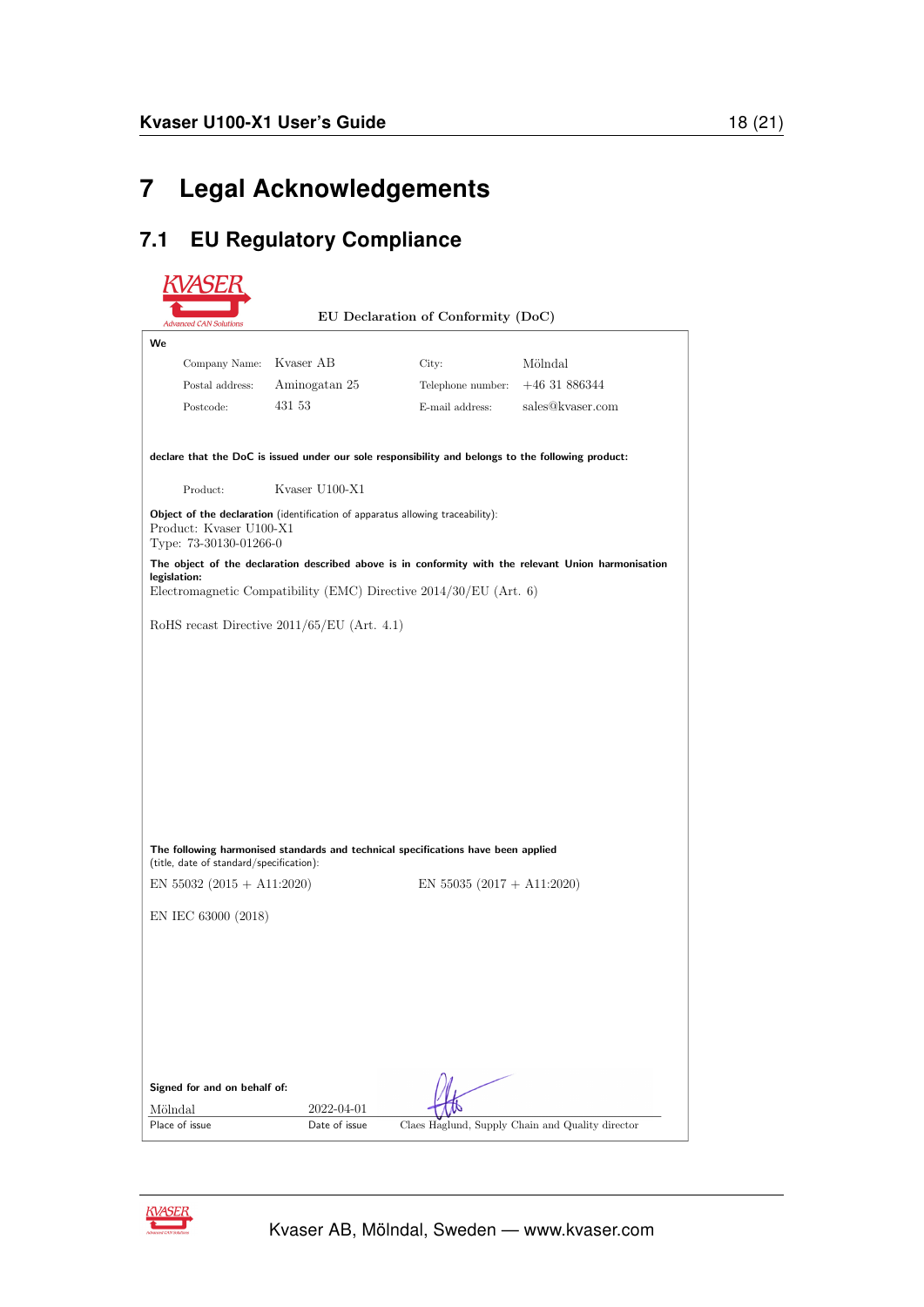### <span id="page-18-0"></span>7.2 FCC Regulatory Compliance

![](_page_18_Picture_2.jpeg)

Federal Communications Commission (FCC) Compliance Information Statement

#### IDENTIFICATION OBJECT:

Product: Kvaser U100-X1 Type: 73-30130-01266-0

#### APPLICABLE COMPLIANCE STATEMENTS:

CFR Title 47 Part 15 §15.107, §15.109 This device complies with part 15 of the FCC Rules. Operation is subject to the following two conditions: (1) This device may not cause harmful interference, and (2) this device must accept any interference received, including interference that may cause undesired operation.

#### RESPONSIBLE PARTY (IN USA) NAME:

Kvaser Inc. 23881 Via Fabricante, Suite 503 Mission Viejo, CA 92691

Internet contact: support@kvaser.com

![](_page_18_Picture_11.jpeg)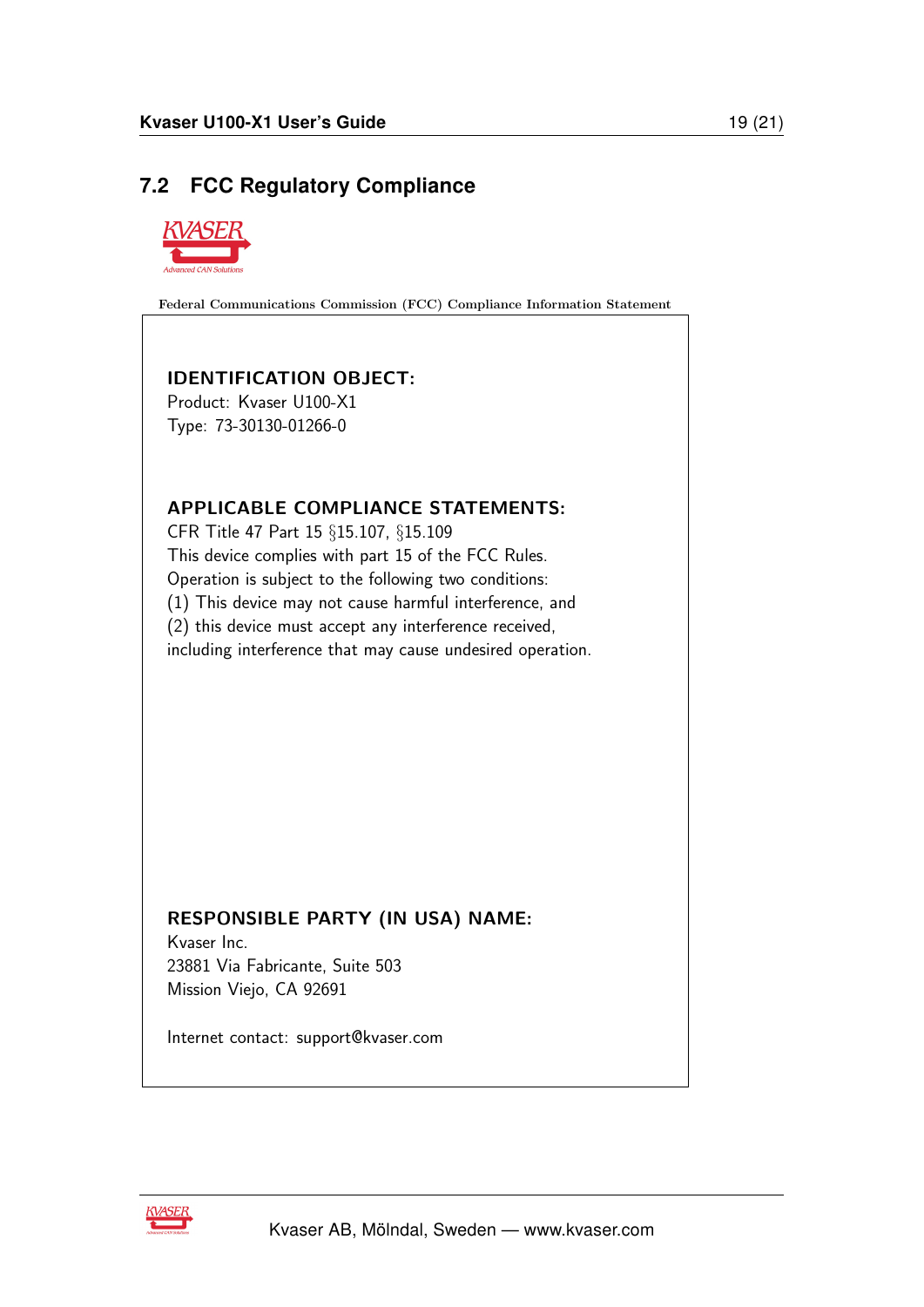### <span id="page-19-0"></span>7.3 Patents, Copyrights and Trademarks

All trademarks are the property of their respective owner. Windows is a registered trademark of Microsoft Corporation in the United States and other countries.

Adobe, the Adobe logo, and Reader are either registered trademarks or trademarks of Adobe Systems Incorporated in the United States and/or other countries.

MagiSync is a trademark of Kvaser AB.

DeviceNet is a trademark of Open DeviceNet Vendor Association, Inc.

NMEA 2000 is the registered trademark of the National Marine Electronics Association, Inc.

For information about Kvaser related CAN patents, see [www.kvaser.com/patent.](https://www.kvaser.com/patent/)

![](_page_19_Picture_8.jpeg)